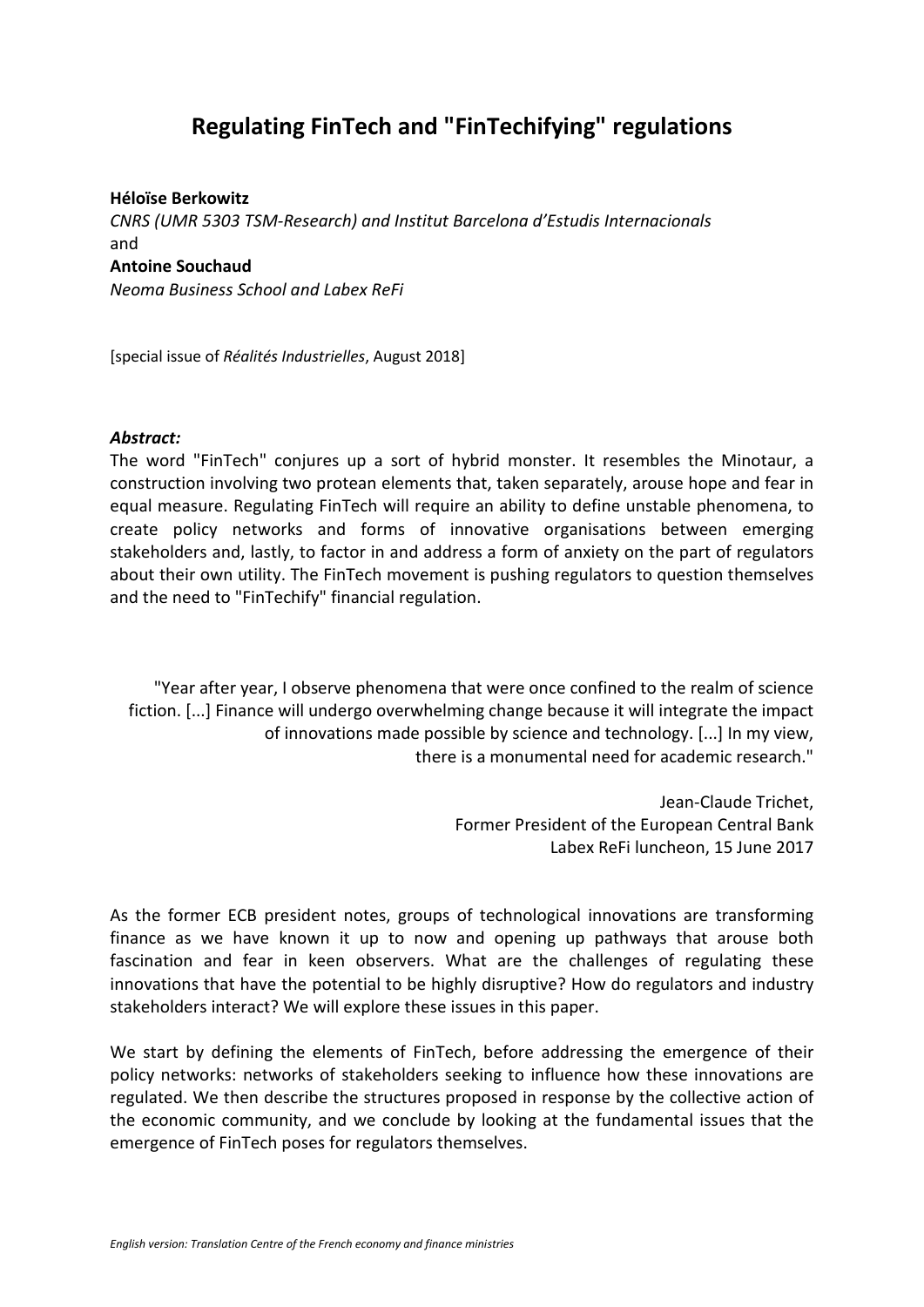# **FinTech companies: a new Minotaur?**

Let us first examine what defines the FinTech sector. The word "FinTech" conjures up a sort of hybrid monster. It resembles the Minotaur, a construction involving two protean elements that, taken separately, arouse hope and fear in equal measure. It is a mythical and anxiety-arousing merger, an ungainly and immoderate term that the academic community sometimes has difficulty approaching with distance and detachment. The regulation of FinTech is a dynamic, paced process, but its principles are easily grasped. This is the goal of this paper: to attempt to leave behind the mythical term and gradually return to the concrete simplicity of the regulatory process.

In "Taming the Beast: A Scientific Definition of Fintech", Patrick Schueffel (2016) describes the complexity, vagueness and ambiguity of this umbrella term, which covers various realities in multiple economic contexts. According to the author, FinTech is a financial industry that uses new technologies to optimise financial services. This rather broad framing thus allows us to include incremental innovations such as APIs and electronic signatures, but also potentially more disruptive innovations such as blockchain, AI and machine learning. These have already transformed, or have the potential to revolutionise, how financial systems work and how companies finance themselves, for example through crowdfunding or initial coin offerings (ICOs).

## **The emergence of FinTech policy networks**

When a FinTech emerges, the first challenge is to understand the nature of the innovation. There is, first of all, a definitional issue, as Schueffel (2016) has shown. However, to define a phenomenon, it must be stabilised, and this stabilisation – of business models, for example – takes time. Early in the FinTech regulatory process there are entrepreneurs who take risks and use trial and error to slowly create a new regulatory object. In this phase in which a policy network emerges – i.e. a network of public and private stakeholders who attempt to influence the regulation of an activity – contacts between entrepreneurs and regulators are either non-existent or completely informal. In its early days, a FinTech innovation can be ignored, and then attract the bemused and intrigued attention of regulators. Within regulatory bodies, interest in these innovations gradually increases at the various hierarchical levels. It is often officials who are on the fringes of their institution, either because of their age or their position, who seize hold of a FinTech innovation that has hitherto flown under the radar, and promote it informally within their institution.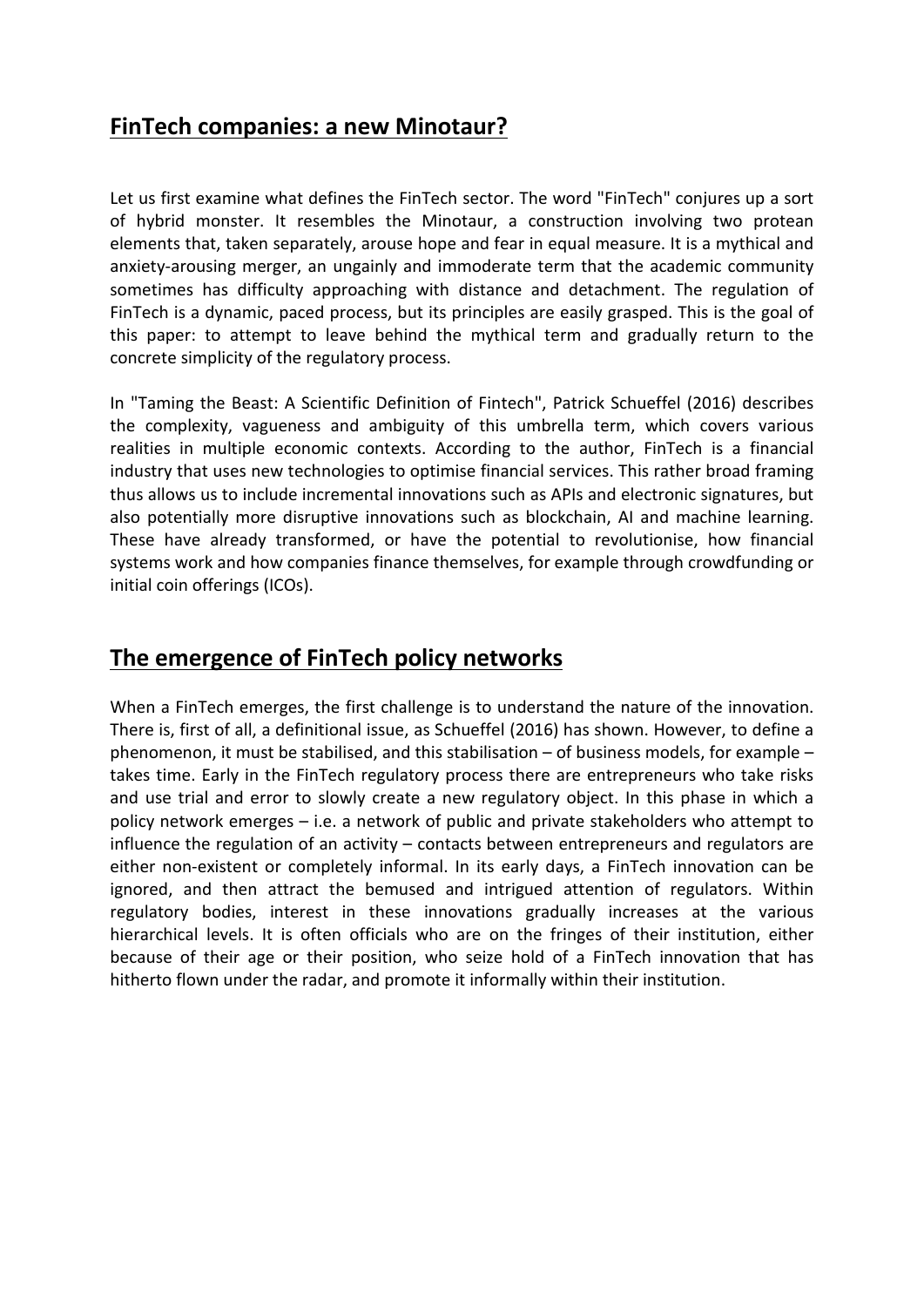For a regulatory process to take shape, there must be an element that puts regulators and public officials under pressure. It can be an entrepreneur who promotes his company in the media. It can be a scandal that erupts and challenges the State's protective role. It may be a supranational or foreign regulator that publicly tackles a new subject. It may also be political will expressed by the regulatory authority's supervisory body that is committed to defining a specific framework for a new FinTech sector. In the case of crowdfunding, strong political will has supported from the outset this method of financing as an alternative to "faceless finance". In our opinion, this sanctioning by the political powers has helped concretise and accelerate the regulatory process in the FinTech sector (Berkowitz and Souchaud, 2017).

This activation of regulators then takes the form of formal consultations. A task force is set up that consults with all of the market players. It asks them to describe their business, to define how they plan to be regulated and to suggest literature to read or names of people to be interviewed. The challenge for the regulator is to fill the gap in its knowledge in relation to the entrepreneurs it intends to regulate – working with them but without being misled or becoming captive to them.

Here we have a better understanding of the issues raised by the constitution of the new FinTech policy networks. These networks remain incomplete, on the one hand because the public authorities have only limited technical expertise, and on the other hand because they have not fully mapped the sector's stakeholders, particularly due to the lack of an intermediary at collective level, which leaves a hole in the policy network (Berkowitz and Souchaud, 2017). The FinTech policy networks are also fragmented, since each sector and its regulation develop around particular technological innovations. These innovations require specific expertise, but also affect various economic stakeholders differently, which makes a holistic approach difficult.

### **Structuring a collective response by FinTech entrepreneurs**

For their part, FinTech entrepreneurs must organise themselves. They have formed one or more sector-based associations: "meta-organisations" whose members are organisations. These meta-organisations may compete for the attention of the regulator and for representation of the sector. This may have been the case with crowdfunding, where several meta-organisations were created to represent the interests of the platforms to the regulatory authorities (Financement participatif *France, Association française de l'Investissement participatif, Association française du Crowdfunding immobilier*, etc.). FinTech entrepreneurs create pressure groups via formal partnerships (such as with law firms or other service providers) but also by forging informal ties (such as with officials or former officials who support their cause, sometimes in secret). They bombard regulators and public authorities with notes, e-mails, attention points and phone calls. They entrench themselves and seek to intellectually isolate other possible contenders. They constantly try to see things from the viewpoint of the regulator and the public authorities so that their documents can respond to these groups' concerns and be directly adopted by them.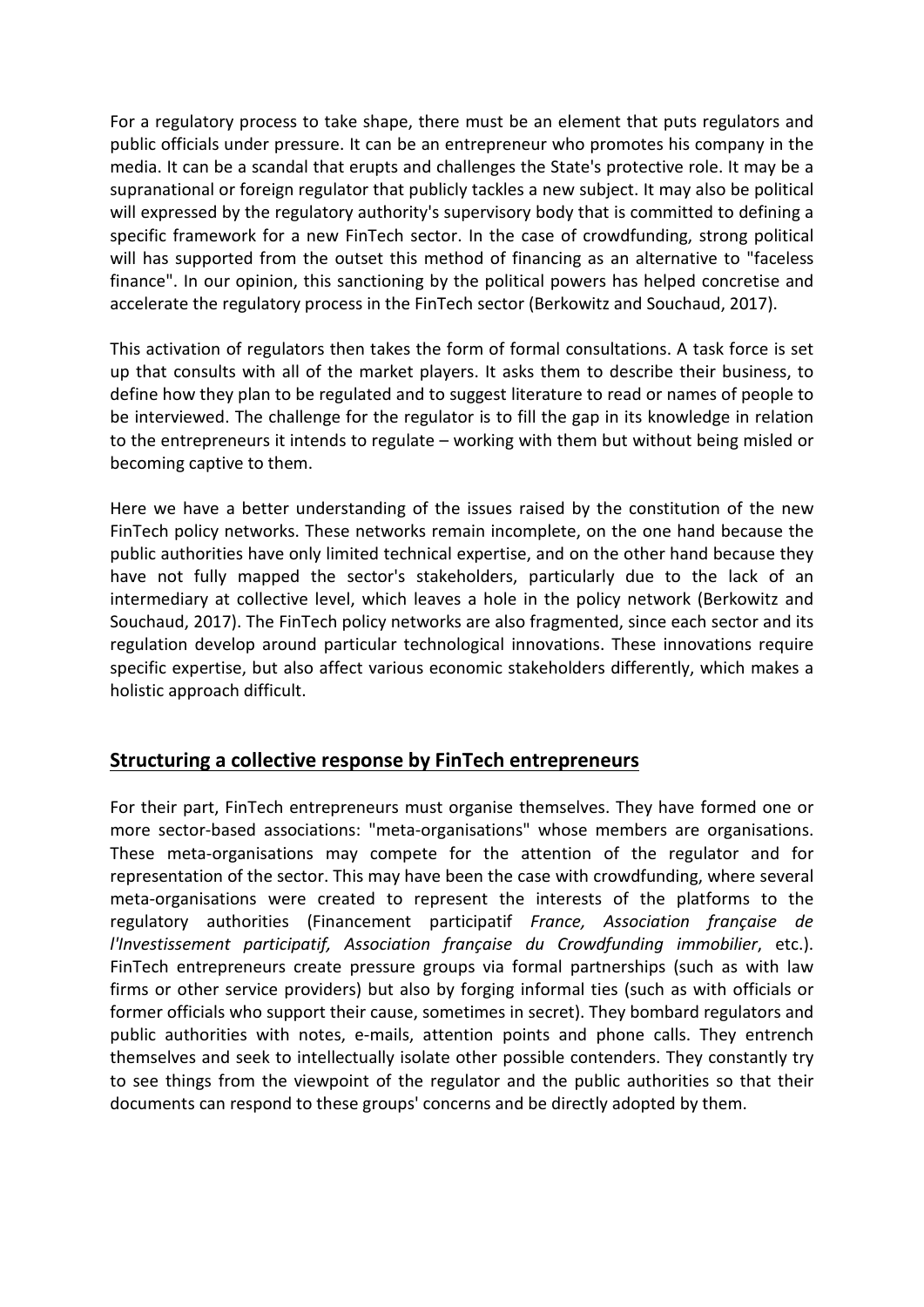We have observed these aggressive attempts to structure the field of action with *Financement participatif France* (FPF), the primary crowdfunding representative, but also more recently with the *Association Française des Gestionnaires de Cryptomonnaies* (AFGC), which is following a similar path. When FPF was set up in 2012, it brought together future competitors: stakeholders who had not yet even established a crowdfunding platform. The AFGC currently federates players who are themselves just beginning to think of ways to develop new business models. Indeed, we have shown (Berkowitz and Souchaud, 2017) that crowdfunding regulation is the result of successful co-construction efforts between regulators and platforms, thanks to the FPF meta-organisation, which has been able to embody varied goals and take into account the variety of interests that are represented in its board of directors –crowdlending, crowdequity and donation platforms, as well as civil society stakeholders.

Through constant dialogue with regulators, a policy of entrenchment and "coopetition" strategies (Berkowitz and Souchaud, 2018), meta-organisations have made a positive contribution to defining a new regulatory framework for crowdfunding and opening up new markets. This organisation of a collective response by new or even potential future entrants, and its role in defining both the regulatory framework and the sector, mitigates Philippon's (2017) observations concerning French regulators, whom he criticises for imposing changes on established players, in a top-down approach.

# **Existential challenges faced by FinTech regulators**

When regulators begin to find their feet, their actions are always cautious and subjected to high tensions. An initial tension exists between the need to ensure that investors are protected and the need to not hobble the arrival of a national winner that might take the lead over foreign competitors. A second tension exists between the regulators themselves. First, between regulators in the same country, who jostle amongst themselves to be recognised as having a specific jurisdiction in an emerging FinTech area of activity. Second, between national regulators and foreign or supranational regulators: the first one out of the starting blocks will serve as a reference point for competitors/regulatory partners. Lastly, a third tension exists within each regulator: FinTech can call into question delicate balances within these organisations, they can serve as a support or pretext for powerful "side effects", personal ambitions and palace revolutions in internal struggles that are much more complex than those that pit the old guard against the vanguard.

There is another element that affects regulators. It may seem elusive and is rarely discussed publicly but in reality appears to be very much present in the field: a sort of anxiety that is not quite tantamount to fear. Regulators worry not only about being powerless in the face of the astounding evolutions of FinTech, but above all they worry about being disrupted, transformed or even – to put it bluntly – replaced by FinTech. New technologies are not only revolutionising traditional finance, they also pose a brutal challenge to traditional forms of regulation. For example, is there a need for a central bank when currency control can be delegated to a myriad of independent miners scattered around the world who ensure the proper functioning of a monetary regulation technology? How can regulators manage this existential dread of seeing their function reduced to next to nothing?